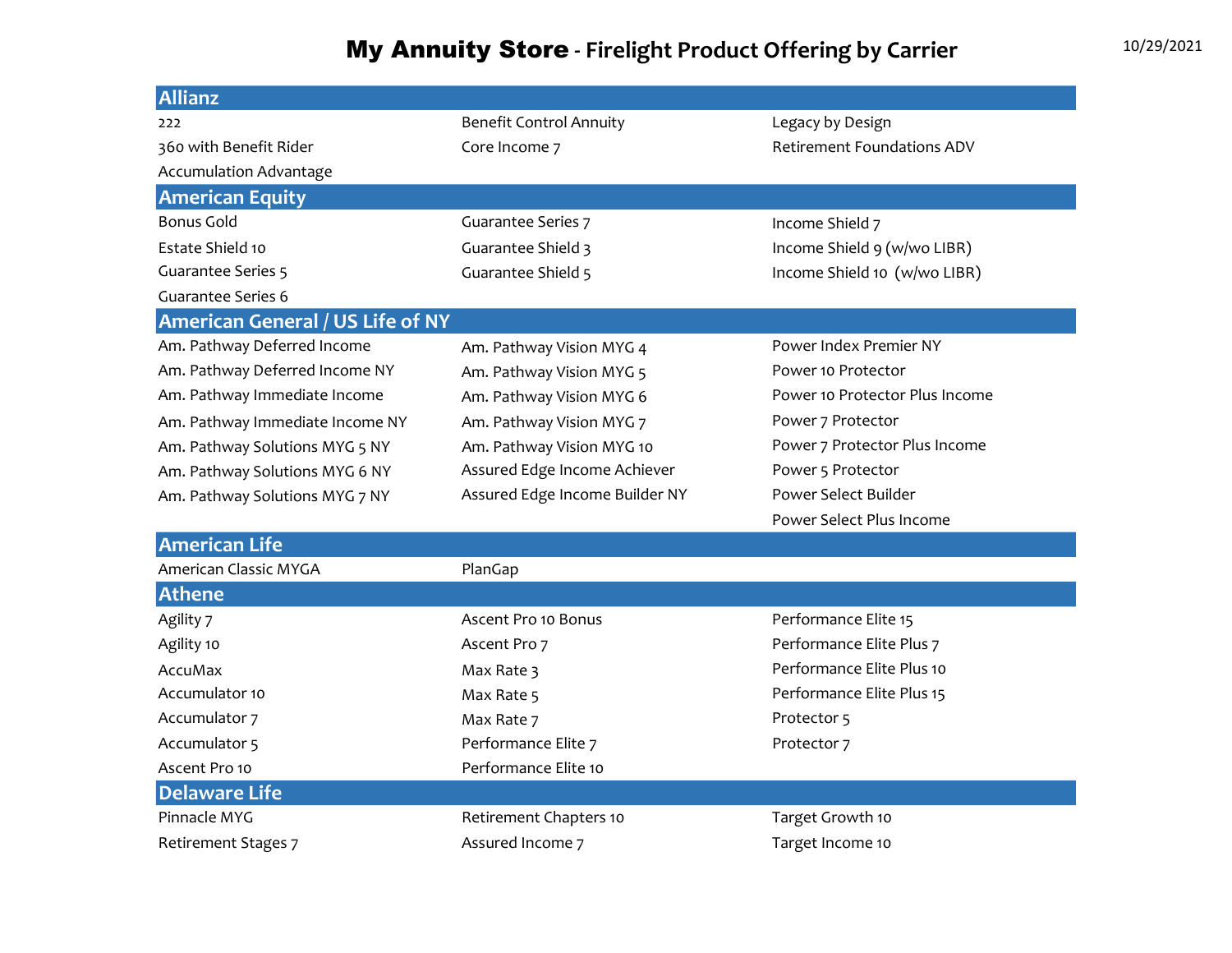| <b>EquiTrust</b>                                               |                                    |                             |  |  |
|----------------------------------------------------------------|------------------------------------|-----------------------------|--|--|
| <b>Certainty Select</b>                                        | Market Power Bonus Index           | Market Value Index          |  |  |
| Choice Four                                                    | Market Seven Index                 |                             |  |  |
| Confidence Income                                              | Market Ten Bonus Index             |                             |  |  |
| <b>Fidelity &amp; Guaranty</b>                                 |                                    |                             |  |  |
| <b>Accelerator Plus 10</b>                                     | Performance Pro                    | Prosperity Elite 7          |  |  |
| <b>Accumulator Plus 7</b>                                      | Platinum 3, 5, & 7                 | Prosperity Elite 10         |  |  |
| <b>Accumulator Plus 10</b>                                     | Power Accumulator 7                | <b>Retirement Pro</b>       |  |  |
| Index Choice 10                                                | Power Accumulator 10               | Safe Income Plus            |  |  |
| Forethought                                                    |                                    |                             |  |  |
| Forecare                                                       | ForeCertain (SPIA)                 | Income 150+ SE              |  |  |
| Secure Fore 3                                                  | <b>Choice Accumulation II</b>      |                             |  |  |
| Secure For 5                                                   | Choice Income II                   |                             |  |  |
| <b>Great American</b>                                          |                                    |                             |  |  |
| American Custom 10 (MVA)                                       | Index Protector 4 (non-MVA)        | Safe Return                 |  |  |
| American Landmark 3 (MVA/nonMVA)                               | Index Protector 5 (MVA)            | Secure Gain 3 (MVA/Non-MVA) |  |  |
| American Landmark 5 (MVA/nonMVA)                               | Index Protector 7 (MVA/nonMVA)     | Secure Gain 5 (MVA/Non-MVA) |  |  |
| American Legend III                                            | Index Summit 6                     | Secure Gain 7 (MVA/Non-MVA) |  |  |
| American Legend 7 (MVA/nonMVA)                                 | Premier Income Bonus (MVA/Non-MVA) | <b>SPIA</b>                 |  |  |
| Index Frontier 5 & 7                                           |                                    |                             |  |  |
| <b>Guaranty Income Life</b>                                    |                                    |                             |  |  |
| <b>Guaranty Growth Plus</b>                                    | RateWise                           |                             |  |  |
| <b>Guaranty Rate Lock</b>                                      | Wealth Choice                      |                             |  |  |
| Guggenheim                                                     |                                    |                             |  |  |
| Highlander                                                     | Preserve MYGA                      | ViStar                      |  |  |
| Highlander 7                                                   | <b>SPIA</b>                        |                             |  |  |
| <b>Integrity / National Integrity - Western &amp; Southern</b> |                                    |                             |  |  |
| IncomeSource                                                   | JourneyMark                        | New Momentum II             |  |  |
| IncomeSource NY                                                | MultiVantage                       | New Momentum II NY          |  |  |
| Income Source Select (DIA)                                     | MultiVantage NY                    | <b>SPDA Series II</b>       |  |  |
| Indextra                                                       |                                    | <b>SPDA Series II NY</b>    |  |  |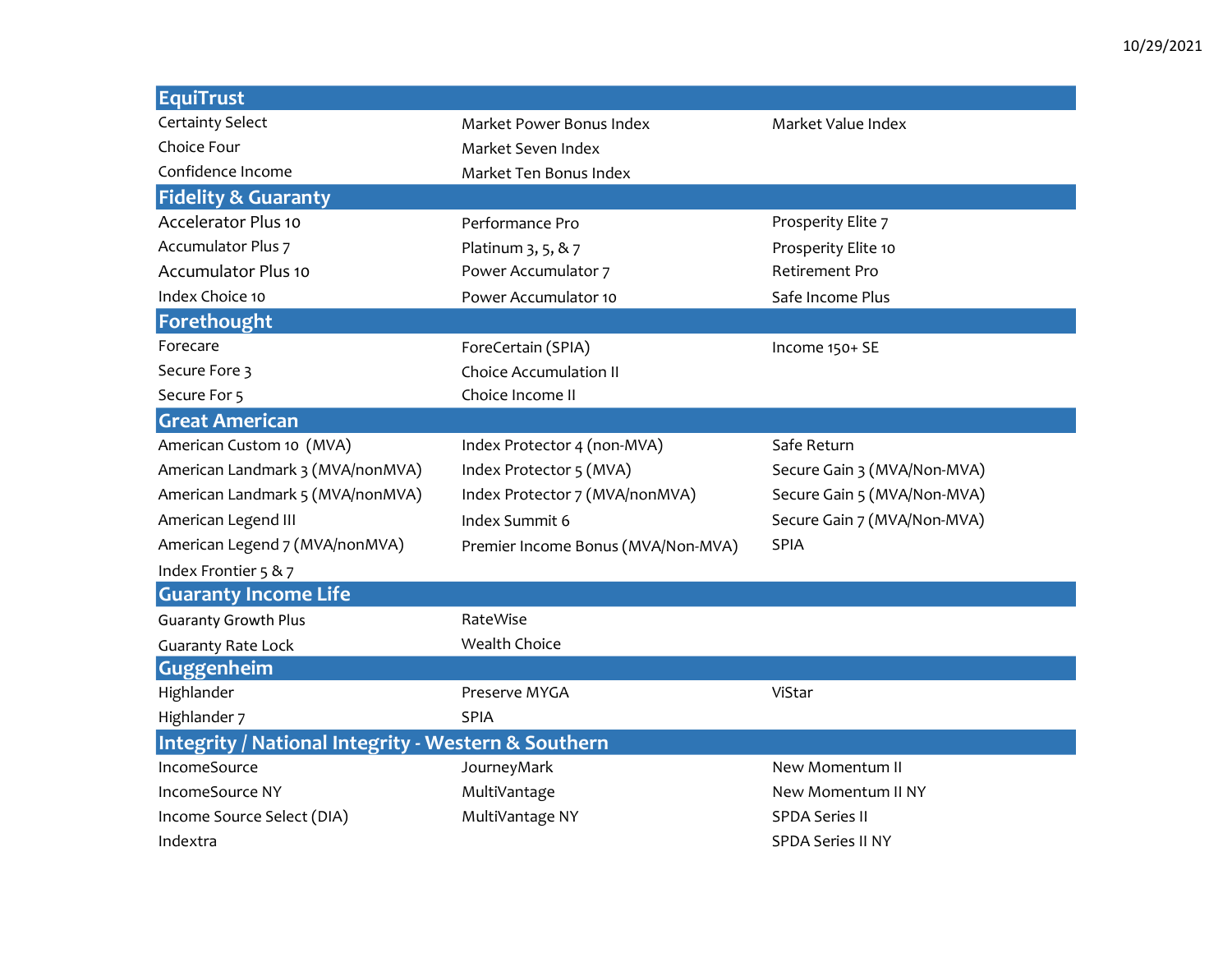| <b>Lincoln Financial/Lincoln of NY</b> |                  |                 |
|----------------------------------------|------------------|-----------------|
| Deferred Income Solutions              | New Directions 6 | OptiChoice 5 NY |
| Insured Income SPIA                    | New Directions 8 | OptiChoice 7 NY |
| Insured Income SPIA NY                 | OptiBlend 5      | OptiChoice 9 NY |
| My Guarantee Plus                      | OptiBlend 7      |                 |
| My Guarantee Plus NY                   | OptiBlend 10     |                 |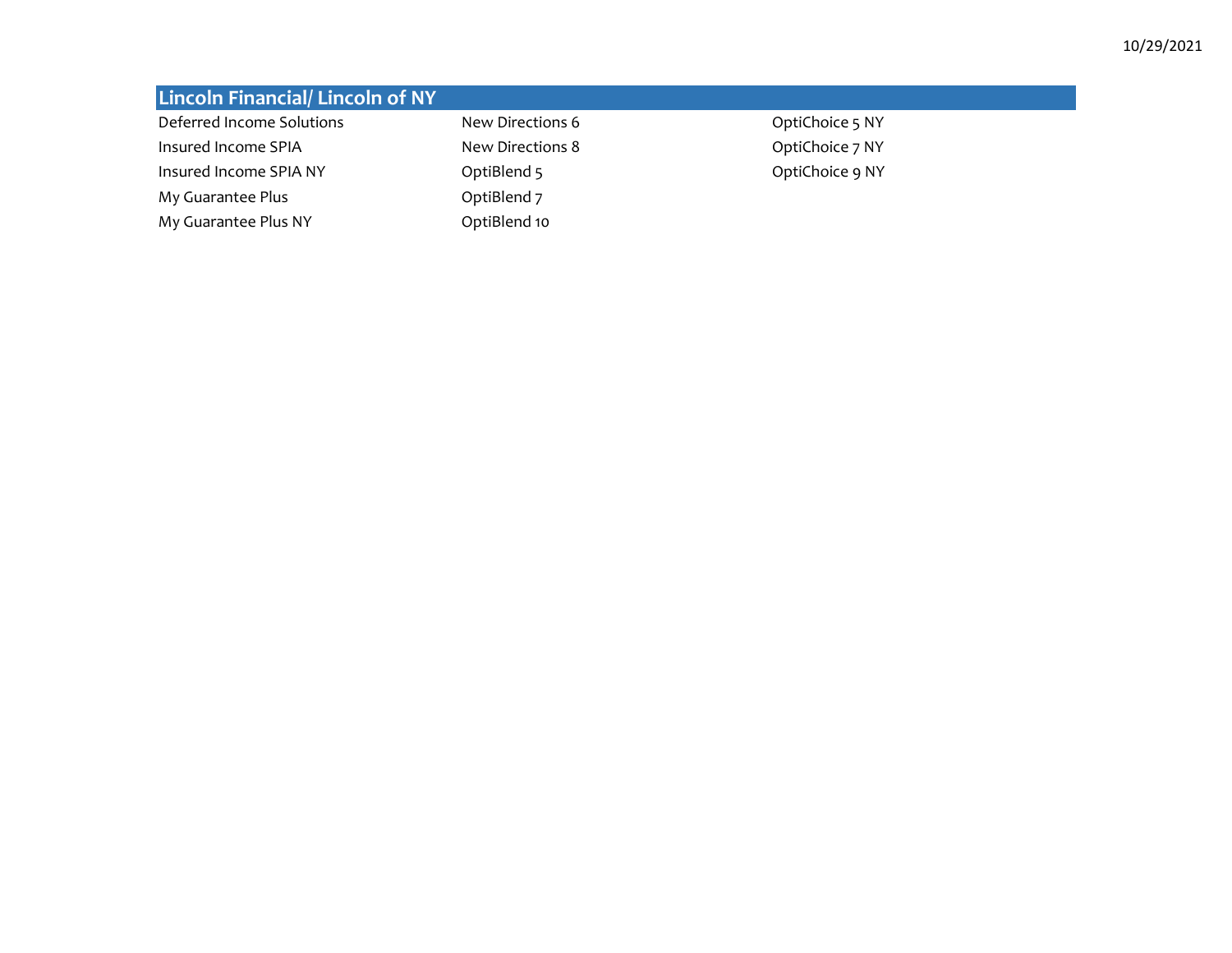| <b>Midland National - Sammons Financial</b> |                               |                                  |  |  |
|---------------------------------------------|-------------------------------|----------------------------------|--|--|
| Direct Income                               | Income Vantage 10             | RetireVantage 10                 |  |  |
| Endeavor 8                                  | Income Vantage 14             | RetireVantage 14                 |  |  |
| Endeavor 8 Plus                             | IndexBuilder 10               |                                  |  |  |
| Guarantee Pro                               | IndexBuilder 14               |                                  |  |  |
| <b>National Western</b>                     |                               |                                  |  |  |
| Choice Optimizer                            | Impact 7                      | <b>Ultra Classic</b>             |  |  |
| Impact                                      | Impact 10                     | <b>Ultra Future</b>              |  |  |
|                                             | Impact 7S                     | Ultra Value                      |  |  |
| Nationwide                                  |                               |                                  |  |  |
| Income Promise Select                       | Peak 10                       | Secure Growth                    |  |  |
| North American - Sammons Financial          |                               |                                  |  |  |
| <b>BenefitSolutions 10</b>                  | <b>Guarantee Plus</b>         | Performance Choice 8             |  |  |
| Charter Plus 10                             | Income                        | Strategic Design X               |  |  |
| Charter Plus 14                             | Income Choice 10              | VersaChoice 10                   |  |  |
| <b>Oxford Life</b>                          |                               |                                  |  |  |
| <b>MYGA</b>                                 | Select Series 3-5-7           | Silver Select                    |  |  |
| Royal Select                                | Select Series 10              |                                  |  |  |
| Principal                                   |                               |                                  |  |  |
| Deferred Income Annuity                     | Secure Choice Indexed Annuity | Single Premium Immediate Annuity |  |  |
| Preferred Series Annuity                    | Select Series Annuity         |                                  |  |  |
| <b>Protective Life</b>                      |                               |                                  |  |  |
| Protective Asset Builder II                 | Protective Income Builder     | Protective Indexed Annuity - NY  |  |  |
| Protective Guaranteed Income Indexed        | Protective Indexed Annuity II | <b>Protective Secure Saver</b>   |  |  |
| Prudential                                  |                               |                                  |  |  |
| SurePath 7 & 10                             | SurePath Income               |                                  |  |  |
| <b>Reliance Standard</b>                    |                               |                                  |  |  |
| Apollo MVA                                  | Eleos MVA                     | Keystone 5                       |  |  |
| Apollo SP                                   | Eleos SP                      | Keystone 7                       |  |  |
|                                             |                               | Keystone 10                      |  |  |
| <b>Securian</b>                             |                               |                                  |  |  |